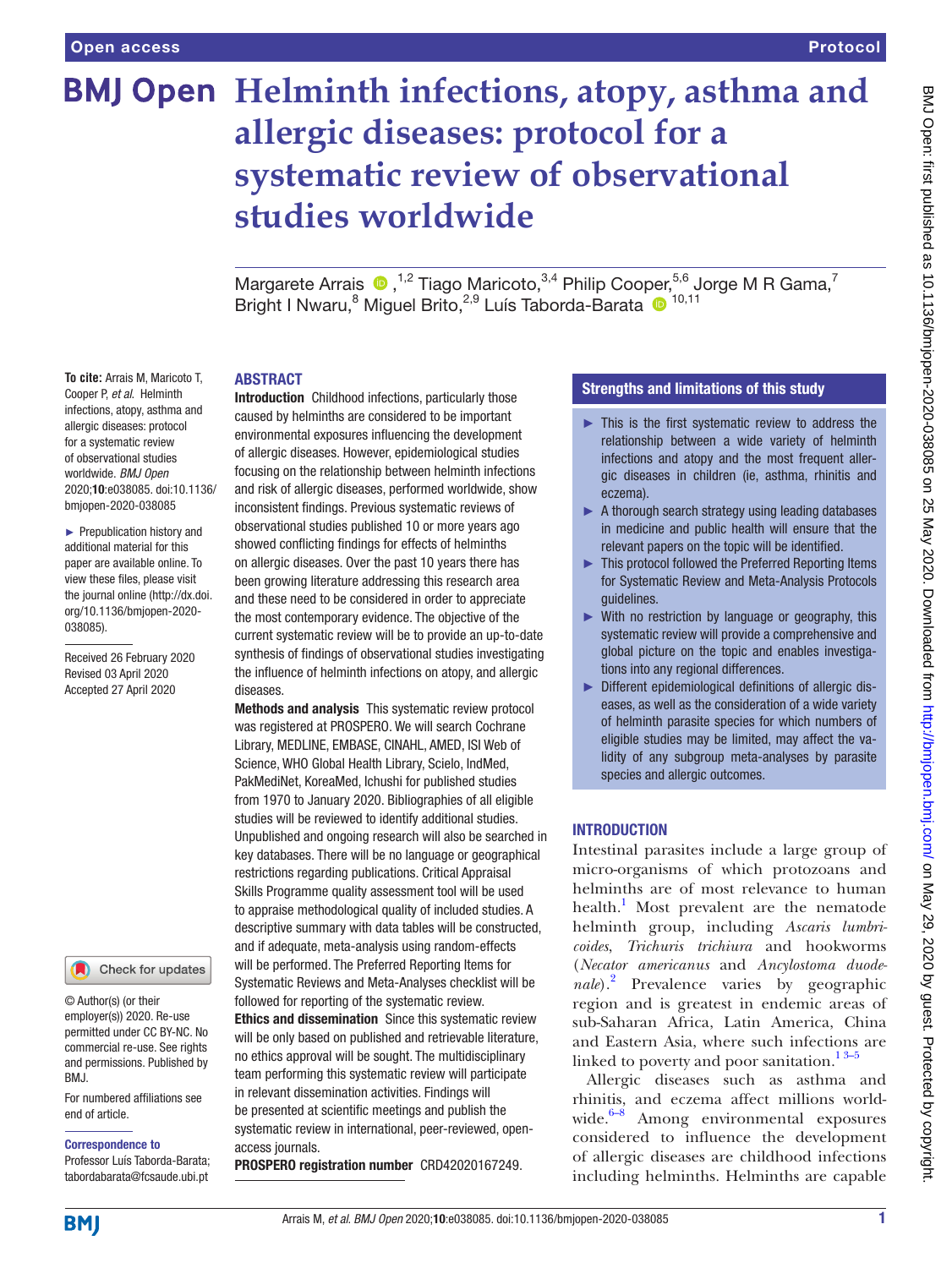of producing immunological mediators that modulate host immune responses, particularly allergic inflammation.<sup>9 10</sup> However, results of epidemiological studies addressing the relationship between helminth infections and risk of allergic diseases, done in almost all geographic regions of the world, show inconsistent findings.[11–18](#page-4-4)

There are only two previous systematic reviews of observational studies investigating the relationship between helminth infections and allergy: (1) a systematic review included 30 studies published up to 2006 in a metaanalysis of the relationship between helminths and asthma symptoms and showed overall no association but parasite-specific effects were observed—hookworm was associated with a reduced while *A. lumbricoides* was associated with an increased risk of symptoms<sup>19</sup>; (2) a systematic review of 21 observational studies published up to 2009, studied the relationship between helminths and allergen skin prick test (SPT) reactivity and showed an inverse association between helminths and  $SPT<sup>20</sup>$ . Three other more recent systematic reviews have studied the relationship between *Toxocara* spp seroprevalence and allergy: (1) a meta-analysis from 2013 of 10 studies addressing the association between *Toxocara* spp and asthma showed an increased risk<sup>21</sup>; (2) a systematic review from 2017 concluded that children infected with *Toxocara* spp were more likely to have asthma<sup>22</sup> and (3) a study from  $2018$ showed that *Toxocara* spp was associated with an increased risk of urticaria but not with atopy or eczema.<sup>23</sup>

Existing systematic reviews and meta-analyses investigating the role of various helminth intestinal parasites in atopy or allergic diseases are 10 or more years old and considered few allergic outcomes (eg, asthma or atopy). As detailed above, more recent systematic reviews have focused only on *Toxocara* spp infections. Given these important gaps and diverging results in the literature, the aims of the current systematic review are to identify, critically appraise and synthesise the evidence from observational epidemiological studies investigating the influence of various species and parasite burdens of helminth infections on the: (1) risk of developing asthma, rhinitis, eczema and/or atopy and (2) the expression of clinical outcomes and disease severity in patients with already established allergic diseases. Because of the recent systematic reviews addressing toxocariasis, *Toxocara* spp will not be considered here.

## Methods and analysis

This study has been registered with the International prospective register of systematic reviews (PROSPERO). The review will be reported in accordance with the Preferred Reporting Items for Systematic Reviews and Meta-Analyses (PRISMA) guidelines for systematic reviews and MOOSE (Meta-analysis of Observational Studies in Epidemiology) guidelines for meta-analysis of observational epidemiological studies.<sup>[24 25](#page-4-10)</sup> Any modifications in the protocol during the systematic review will be reported.

## Search strategy

We have developed a comprehensive search strategy for retrieving published and unpublished studies on the topic ([online supplementary appendix 1](https://dx.doi.org/10.1136/bmjopen-2020-038085)). We will search the Cochrane Library (Cochrane Database of Systematic Reviews, Cochrane Central Register of Controlled Trials (CENTRAL), Cochrane Methodology Register), MEDLINE, EMBASE, CINAHL, AMED, ISI Web of Science (Science and Social Science Index), WHO Global Health Library (which encompasses African Index Medicus, Index Medicus for the Eastern Mediterranean Region, Index Medicus for the South-East Asia, Latin America and the Caribbean Literature on Health Sciences and Western Pacific Region Index Medicus), Scielo, IndMed, PakMediNet, KoreaMed and Ichushi (updated by Japan Medical Abstracts Society). Search dates will be from 1970 (or from the inception of a database if this occurs later than 1970) to present. The bibliographies of all eligible studies will be reviewed to identify additional possible studies. We will identify unpublished and ongoing work and research in progress by searching key Internet-based relevant databases ([www.clinicaltrials.gov;](www.clinicaltrials.gov) [www.clinical](www.clinicaltrialsregister.eu) [trialsregister.eu](www.clinicaltrialsregister.eu); [www.controlledtrials.com;](www.controlledtrials.com) [www.anzctr.](http://www.anzctr.org.au/) [org.au\)](http://www.anzctr.org.au/). In addition, we will contact authors who have published in this field to ask for potentially additional papers. No language restrictions will be imposed; translations will be undertaken where necessary.

## Inclusion criteria for study designs

We will include all observational and analytical epidemiological studies, including cohort, case–control and crosssectional studies.

We will select all the studies that include participants of any age, in which the relationship between helminth infection and respiratory allergic diseases, atopic eczema and/or atopy has been studied and include studies investigating any type of helminth infection, including *Enterobius vermicularis*, *A. lumbricoides*, *T. trichiura*, hookworm (*A. duodenale* and *N. americanus*)*, Strongyloides stercoralis, Hymenolepsis* spp (*H. nana* and *H. diminuta*) and *Schistosoma* spp (*S. mansoni* and *S. haematobium*)*. Toxocara* spp infections will not be considered in this review given the recent systematic review that considered it. Where applicable, the comparator to helminth infection will be no infection. Some studies would have compared different types of helminth infections and load of infection; we will maintain these comparisons in the systematic review.

We will exclude discussion papers, non-research letters and editorials, randomised controlled trials, clinical case studies and case-series, and animal studies.

## Study selection

Papers retrieved from the databases will be exported to a reference management programme where further screening will be undertaken. Removal of duplicate publications will be performed, thereafter, the titles and abstracts of retrieved papers will be checked by two investigators. The full text of all potentially eligible studies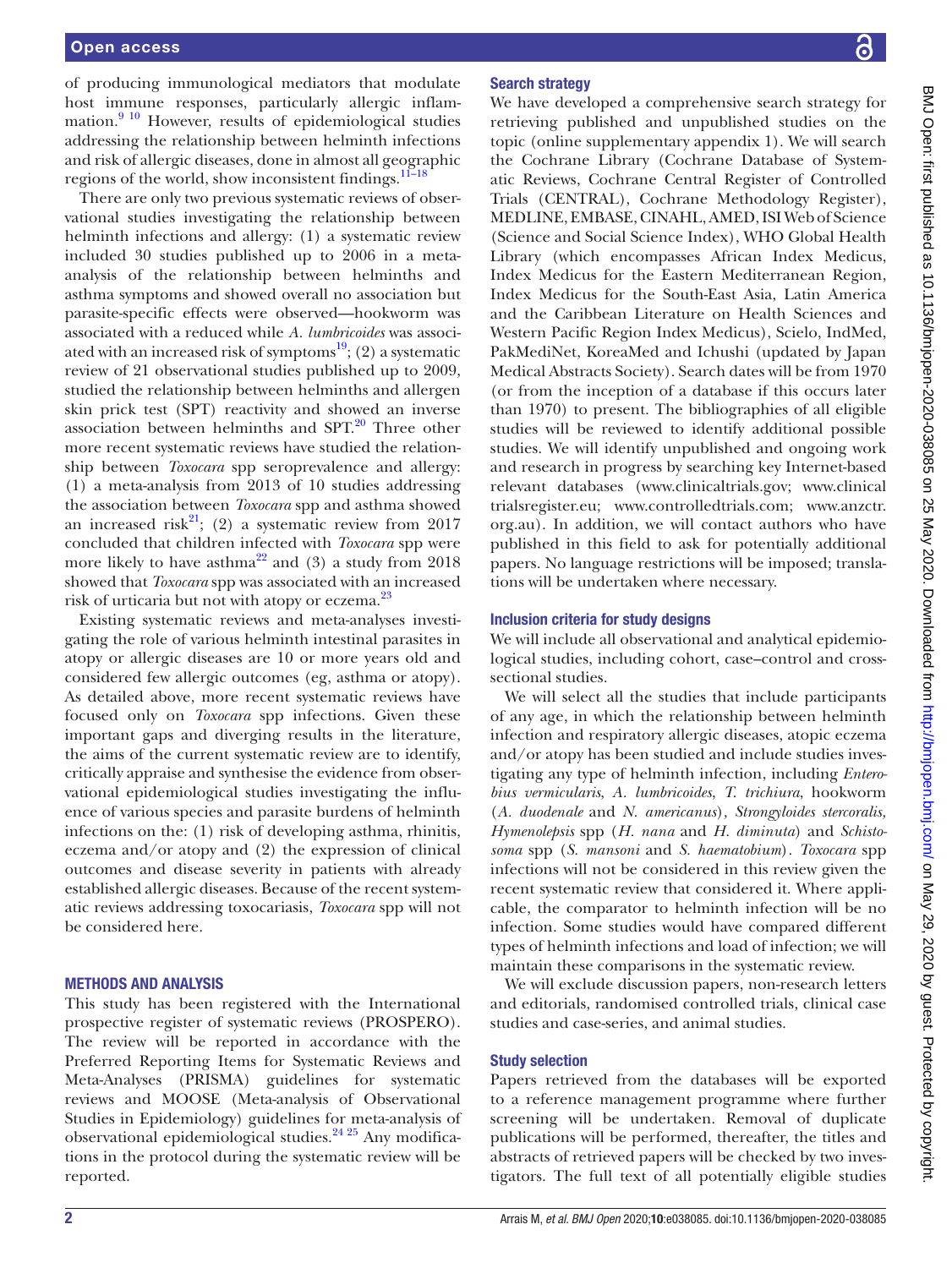will be retrieved and independently assessed against the inclusion criteria (see above) by two reviewers. The reviewers will decide which of the studies fit the inclusion criteria. Any disagreements will be resolved by discussion, with a third reviewer arbitrating in the circumstance of unresolved discrepancies.

To ensure transparency, the process of selection will be summarised using a PRISMA flow diagram.

#### Data extraction and management

Data from selected articles will be transferred from their original presentation to a proper form made in Microsoft Excel software, with each study receiving a reference code. Each study will have its own extraction form. If necessary, we will collect indirect data from figures and charts, adapting their interpretation from two different authors by consensus and authors of original articles will also be contacted for further information and data.

For all included studies, we will be collect the following information: study design, number of participants and their characteristics (namely, wheezing due to early-life respiratory viral infections, early childhood respiratory infections, personal and family history of allergies, household smoking), country of study, year of publication, profiles of helminth infection (presence, load, duration of infection, types of parasites, monoinfection or coinfection, recent or ancient treatment, frequency of infection), geographical differences; estimates (HR, risk ratio, OR, 95% CIs, mean and SD) of the association between helminth infection and the study outcomes; confounding factors will also be analysed, if reported, namely malaria, tuberculosis or HIV coinfection, technical aspects of determination/operational definition of helminth infection.

Data extraction will be completed independently by two reviewers and discrepancies will be decided by a third reviewer.

#### **Outcomes**

#### Primary outcome

Estimates of association between helminth infection and incidence of asthma (either doctor diagnosed or wheeze in the past 12 months—eg, ISAAC (International Study of Asthma and Allergies in Childhood) study definition or other comparable definitions), allergic rhinitis (doctor diagnosed or as defined in the ISAAC study or other comparable definitions), eczema (flexural dermatitis diagnosed by doctor or as defined in the ISAAC study or other comparable definitions) and atopy (assessed using allergen-specific IgE or SPTs).

#### Secondary outcome

Estimates of association between helminth infection and clinical outcomes of respiratory allergic diseases, including exacerbations, hospitalisations, severity according to clinical/symptoms evaluation (using any type of validated scale or questionnaire) and health-related quality of life (using any type of validated scale or questionnaire).

#### Quality assessment

Risk of bias assessment will be independently undertaken by two different reviewers, using the Critical Appraisal Skills Programme<sup>26</sup> quality assessment tool for the types of included studies. We will appraise different components of each study, including appropriateness of study design, potential for selection bias, measurement of exposures and outcomes and generalisability of the study findings. For each study, the grading of each individual components and the global study rating will be assigned categories of risk of bias: low, moderate and high. The global grading will involve taking an average of all individual components. Any disagreements not resolved by discussion will be arbitrated by a third reviewer.

#### Quantitative assessment

If necessary, and according to the available reported data on risk associations, a quantitative analysis will be performed to obtain effect estimations, heterogeneity and consistency tests. Forest plots will be used to graphically present the results of the meta-analysis. Funnel plots will be used to graphically assess small study effect, which is one type of publication bias. Heterogeneity between effect sizes of included studies will be assessed by visual inspection of forest plots and by using the  $\chi^2$  test for heterogeneity (with a p value of  $< 0.1$ ) and inconsistency between studies will be described using the percentage of the variability in effect estimates that is due to heterogeneity rather than chance  $(I^2)$ . It is generally accepted that I 2 values up to 25%, 50% and 75% represent low, medium and high levels of heterogeneity or inconsistency, respectively,  $27 \frac{28}{3}$  although it is now clear that this statistics is not an absolute measure of such heterogeneity and rather indicates the proportion of observed variance that reflects variance in true effect sizes rather than sampling error.<sup>[29](#page-4-13)</sup> We plan to use Mantel-Haenzsel risk ratios with a random-effects model and 95%CI for dichotomous data. Continuous outcomes (such as symptoms or quality of life assessments) will be analysed as standardised mean difference values using a random-effects model and 95%CI, because the included studies may report different measurement instruments. We also plan to performed sensitivity analysis of the included studies and their impact on meta-analysis. If results from longitudinal studies allow, the primary outcomes (such as risk ratios or HRs) will also be analysed with an adaptation form trial sequential analysis using O'Brien Fleming monitoring boundaries approach, in order to avoid false positive or negative results of the pooled meta-analysis, thereby avoiding false or negative results.<sup>[30](#page-4-14)</sup> Subgroup analysis may be performed according to different reported species of helminths or diseases, rural versus urban settings, age groups, geographical regions and by study design.

#### Data synthesis

We will produce a descriptive summary table of all included studies in order to summarise the literature. For studies without required data (eg, relative risk estimates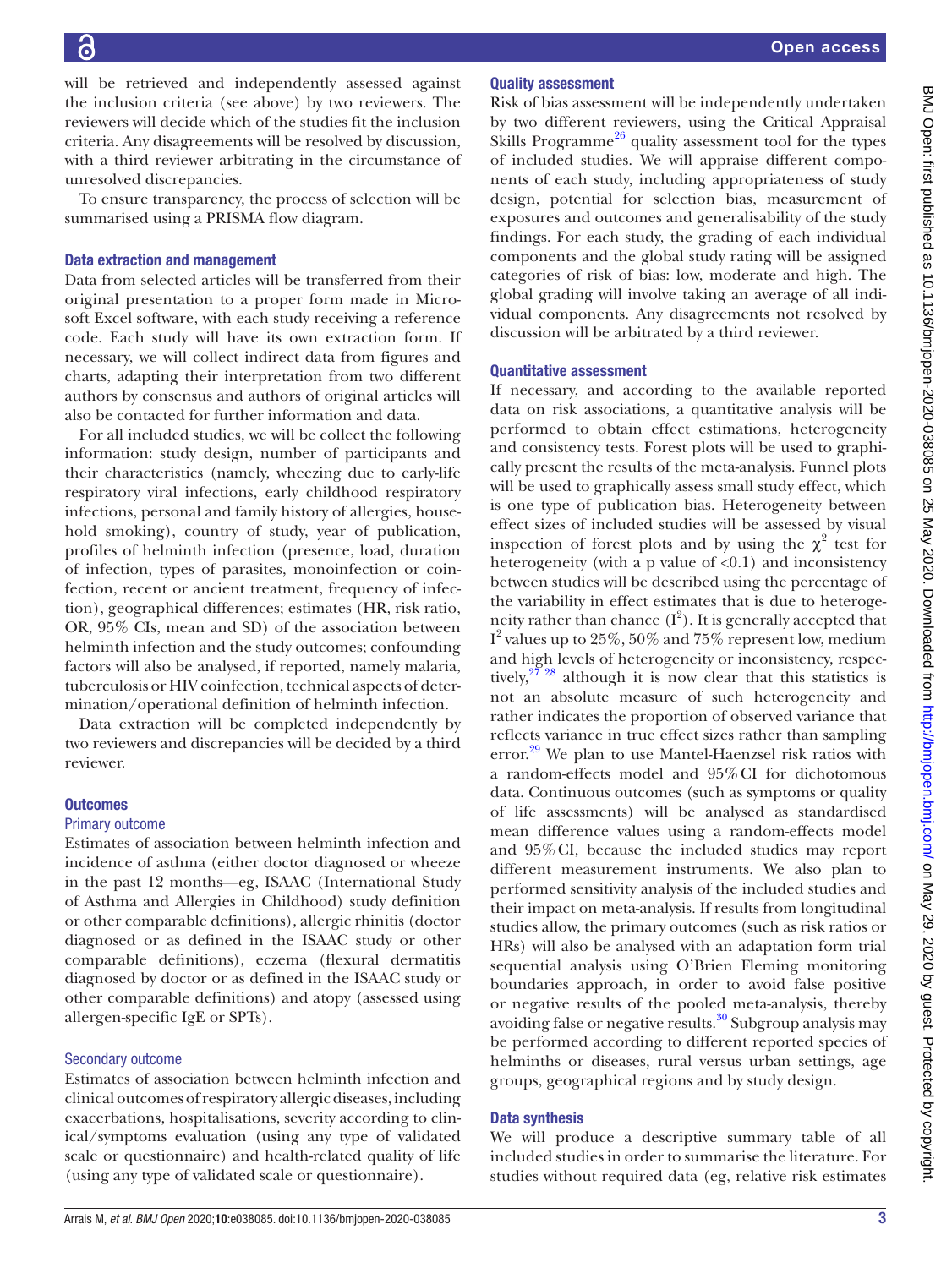of effect of helminth infection and the outcomes), we will undertake a narrative synthesis of the data in which we use texts to describe the overall findings from the studies, highlight their strengths and weaknesses and make textual comparisons between the studies in this category in the light of the study question. For studies we judge to be reasonably clinically and methodologically homogeneous (ie, have used similar methods with regards to subject selection and inclusion, helminth definition and assessment, outcome definition and assessment and statistical analyses), we will perform meta-analyses using random-effects models to estimate the combined effect of helminth infection on each of the study outcome. The meta-analysis for the association between helminth infection and each outcome will be undertaken separately. We will quantify the heterogeneity between studies using the  $I^2$  statistic, which is a measure (range  $0\%-100\%$ ) used to quantify the proportion of variance in the pooled estimates attributable to differences in estimates between studies included in the meta-analysis. $27-30$  The betweenstudy variance will be estimated using the Tau-squared (τ 2 ) statistic derived from the DerSimonian-Laird approach. $31$  Where data are available, we will perform subgroup analyses according to rural versus urban settings, age groups, geographical regions of the world and by other potential characteristics, such as study design (cohort, case–control, cross-sectional studies). We will perform sensitivity analyses based on the sample size of included studies as well as on the basis of the risk of bias results in the studies in order to assess the robustness of our findings to different assumptions. In the case of sensitivity analysis on the basis of study quality, we will estimate the combined effect estimates from all studies regardless of their quality grading (low, moderate, high). Then we will exclude all low-quality studies, leaving the moderate and high-quality studies; we will then compare the results to the results when all studies were combined regardless of their quality. We will repeat the process by excluding the moderate quality studies, leaving only the high-quality studies and then we will compare the results to those from the previous results. We will assess evidence of publication bias using funnel plots and statistically using Begg and Egger tests. $3233$  The meta-analyses will be performed using Stata statistical software (release V.13; StataCorp LP., College Station, Texas, USA). The PRISMA checklist will be followed for reporting of the systematic review.

## Ethics and data management plan

No ethical approval required because the data to be collected and analysed will be based only on the published literature and therefore cannot be linked to specific individuals. Retrieved data will be kept in a database that will have protected access and will only be used by the involved authors. However, anonymised data will be placed in an open repository.

#### Patient and public involvement

Since this will be a systematic review, there will be no direct patient or public involvement.

#### Ethics and dissemination

This systematic review will allow us, for the first time, to synthesise the findings of observational studies addressing the associations between a wide variety of relevant helminth parasites and common allergic outcomes. The review will be based on publications published between 1970 and January 2020, and will allow us to analyse methodological aspects of selected studies namely study design, regarding the questions, methods used and risk of selection bias.

More specifically, our review will fill in an important gap since previous systematic reviews are either dated or focused on a single helminth (eg, *Toxocara*). Thus, our study will provide relevant up-to-date information on current knowledge of helminth-allergy associations in children and adults. This will be done by accessing information worldwide without geographical or language restrictions in which; (1) various parameters related to helminth infection will be analysed—types of helminths, infection load, frequency of infections, among other; (2) the relationship will be analysed between helminth parameters and not just a single allergic disease but on a broader context of atopy, asthma, allergic rhinitis and eczema and (3) the relationship will not only be analysed in terms of risk of disease development but also regarding disease severity.

We believe our results should allow us to draw meaningful conclusions about the relevance and type of effects involved in the relationship between helminth infections and atopy, asthma and allergic diseases in children and adults, and may have clinical and societal implications.

Our dissemination strategy will involve presentations at scientific meetings, as well as publication of article(s) in international, peer-reviewed, open-access journals. However, given the increasing relative percentage of children with atopy, asthma and allergic diseases worldwide, particularly in certain geographical areas, the relevant burden of helminth infections in certain parts of the world, we also plan to organise meetings with general practitioners and other healthcare providers, as well as with local communities (namely in Africa) to analyse and discuss our findings and their potential implications.

#### Author affiliations

<sup>1</sup>Department of Pulmonology, Military Hospital Luanda, Luanda, Angola <sup>2</sup>CISA - Health Sciences Research Center of Angola, Caxito, Bengo, Angola 3 ACeS Baixo Vouga, Aveiro-Aradas Family Health Unit, Aveiro, Portugal 4 Faculty of Health Sciences, University of Beira Interior, Covilhã, Portugal <sup>5</sup>Institute of Infection and Immunity, St George's University of London, London, UK 6 School of Medicine, International Univeristy of Ecuador, Quito, Ecuador <sup>7</sup> Centre of Mathematics and Applications, Faculty of Sciences, University of Beira Interior, Covilhã, Portugal

<sup>8</sup>Krefting Research Centre, Institute of Medicine, Sahlgrenska Academy, University of Gothenburg, Gothenburg, Sweden